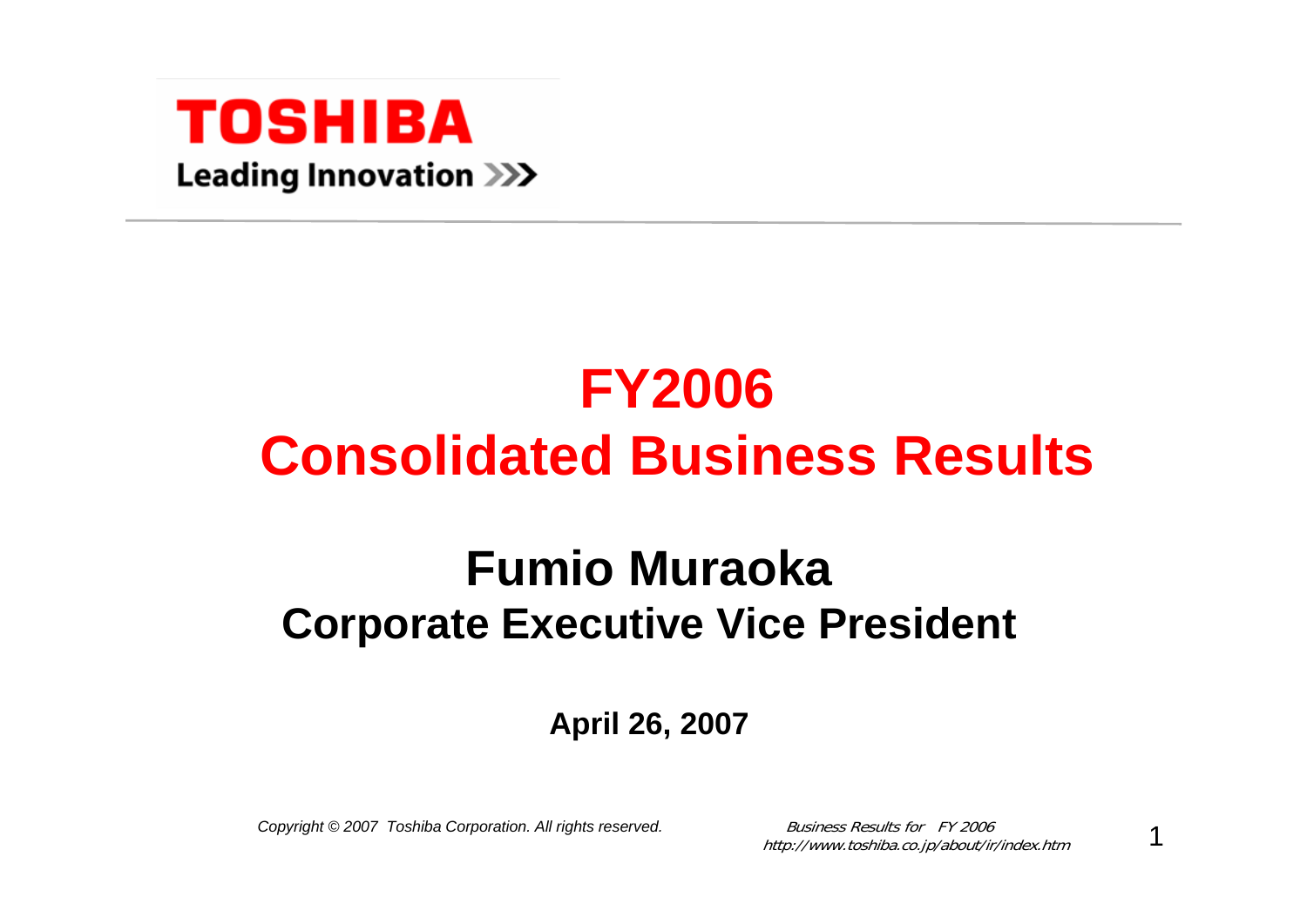### **Forward-looking Statements**

- This presentation contains forward-looking statements concerning Toshiba's future plans, strategies and performance.
- **These forward-looking statements are not historical facts, rather they** represent assumptions and beliefs based on economic, financial and competitive data currently available.
- **Furthermore, they are subject to a number of risks and uncertainties that,** without limitation, relate to economic conditions, worldwide megacompetition in electronics business, customer demand, foreign currency exchange rates, tax rules, regulations and other factors. Toshiba therefore, wishes to caution that actual results may differ materially from our expectations.
- The figures in this presentation are not audited.
- Toshiba's fiscal year runs from April 1 to March 31.
- **Without notes, all of the figures are total amount of 12-months.**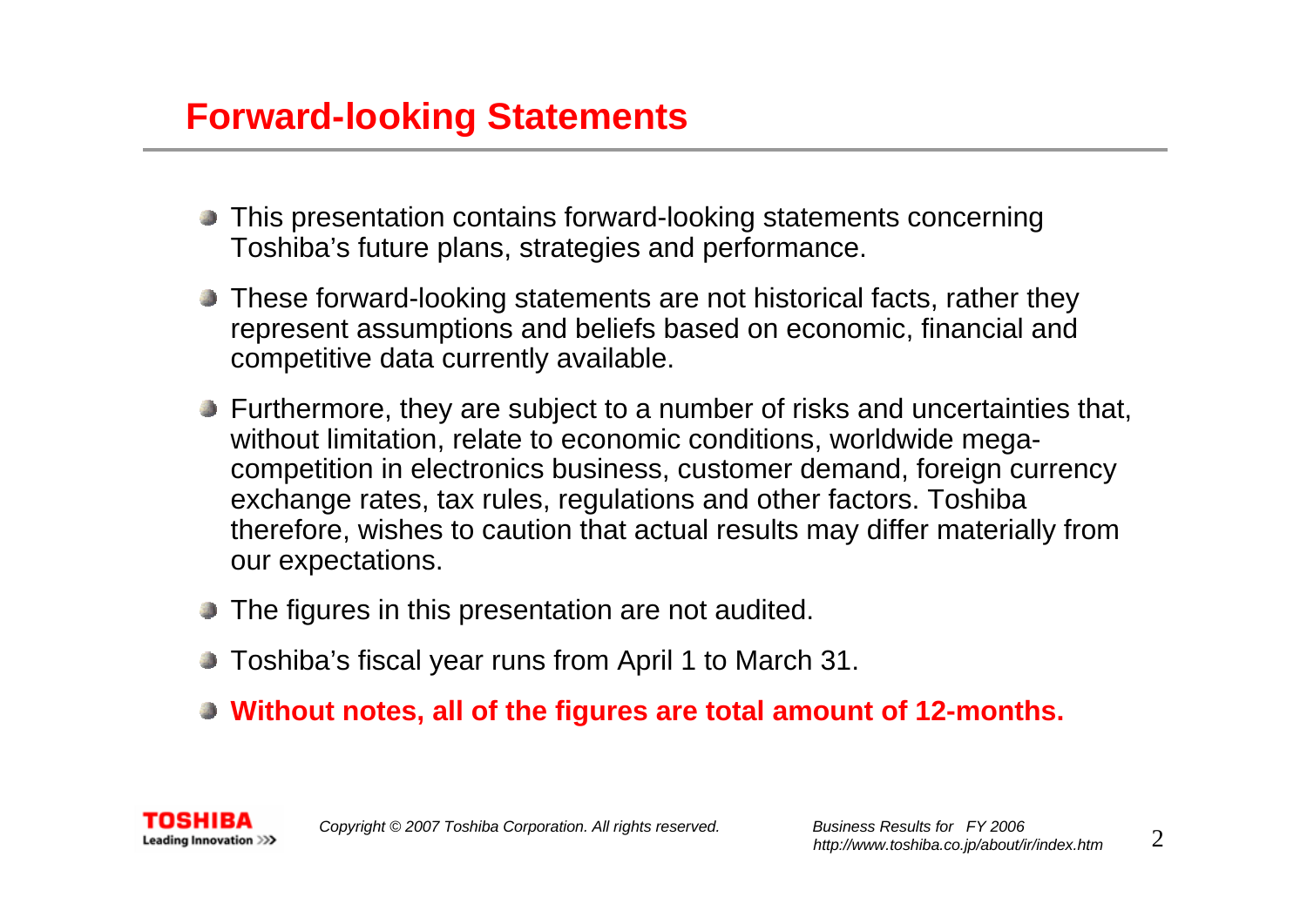### **Key Points of FY 2006 Consolidated Business Results**

Higher sales and improved operating income against the same previous fiscal year.

Net sales: 7,116.4 billion yen ( + 772.9 billion yen, 112%)

Operating income: 258.4 billion yen ( + 17.8 billion yen)

Income before income taxes and minority interest: 298.5 billion yen (+ 120.3 billion yen) Net income: 137.4 billion yen ( + 59.2 billion yen)

- $\rightarrow$  Net sales, income before income taxes and minority interests and net income were all at the highest level recorded in Toshiba Group's history.
- The Semiconductor business made strenuous efforts in the face of severe conditions, particularly in respect of price decreases in NAND Flash memories; the PC business recovered strongly against its performance the previous year and generated higher operating income.

| Operating income $FY$ 06 1Q-2Q $FY$ 06 3Q-4Q $FY$ 06 (Full Year) |                                   |                                                                        |
|------------------------------------------------------------------|-----------------------------------|------------------------------------------------------------------------|
| Semiconductor                                                    |                                   | 64.9 billion yen 63.4 billion yen 128.3 billion yen (-5.7 billion yen) |
| PC.                                                              | -7.4 billion yen 14.3 billion yen | 6.9 billion yen (+3.5 billion yen)                                     |

Numerical target for dividend policy While taking consideration strategic investment for mid- to long-term growth, Toshiba target a consolidated dividend of around 30%, and aims to continuously increase the actual dividend paid.

 $\rightarrow$  Dividend for FY 2006 is 11 yen, the highest in the past

Leading Innovation >>>

*Copyright © 2007 Toshiba Corporation. All rights reserved. Business Results for FY 2006 http://www.toshiba.co.jp/about/ir/index.htm*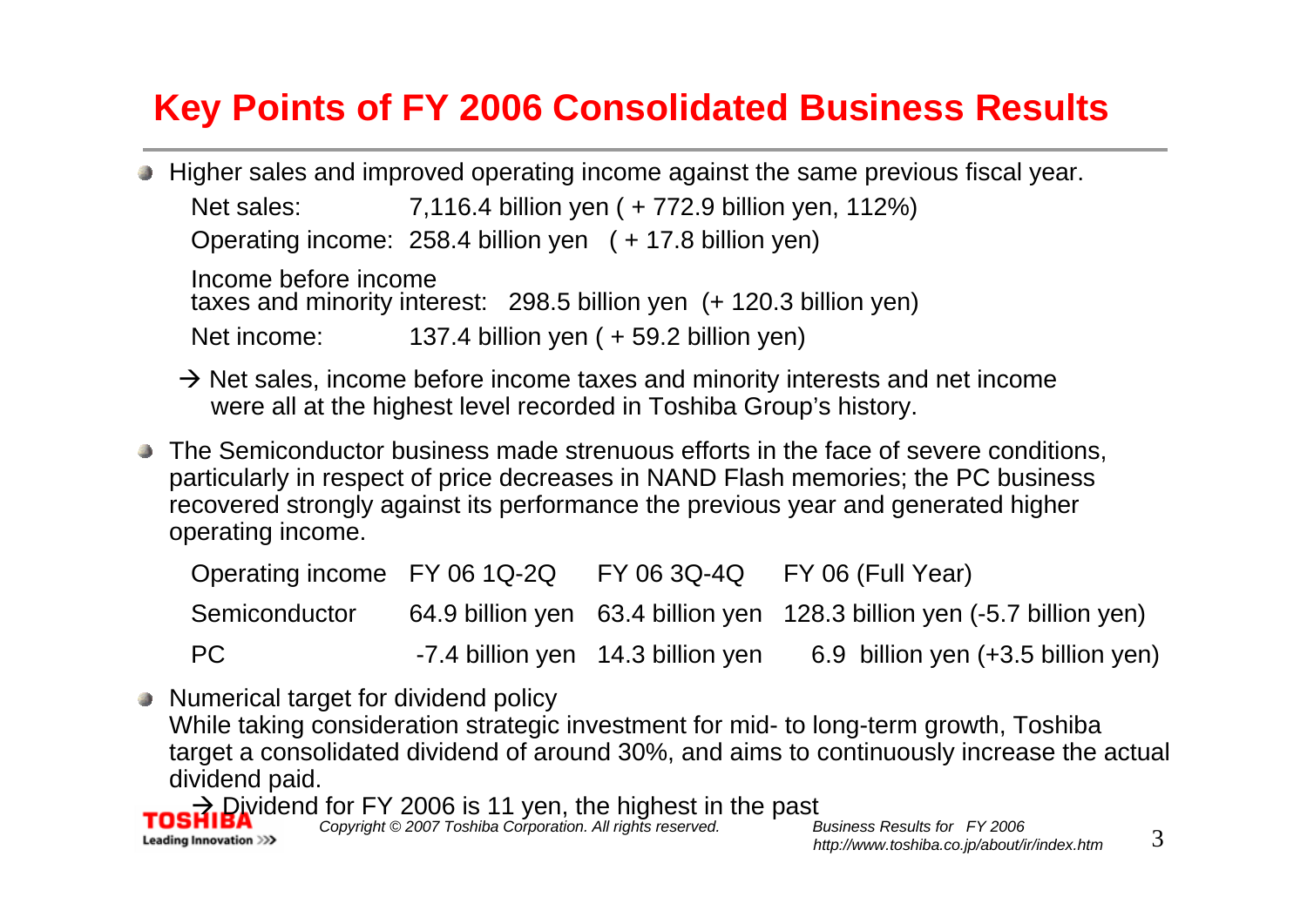|                                                   | FY 2006 (A) | Forecast<br>as of Jan<br>(B) | <b>FY2005</b><br>(C) |             |             |  |
|---------------------------------------------------|-------------|------------------------------|----------------------|-------------|-------------|--|
|                                                   |             |                              |                      | $(A) - (B)$ | $(A) - (C)$ |  |
| <b>Net Sales</b>                                  | 7,116.4     | 7,000.0                      | 6,343.5              | 116.4       | 772.9       |  |
| Operating Income (loss)                           | 258.4       | 250.0                        | 240.6                | 8.4         | 17.8        |  |
|                                                   | 3.6%        | 3.6%                         | 3.8%                 |             | $-0.2%$     |  |
| Income (loss) before<br>income taxes and minority | 298.5       | 290.0                        | 178.2                | 8.5         | 120.3       |  |
| interest                                          | 4.2%        | 4.1%                         | 2.8%                 | 0.1%        | 1.4%        |  |
| Net income (loss)                                 | 137.4       | 120.0                        | 78.2                 | 17.4        | 59.2        |  |
|                                                   | 1.9%        | 1.7%                         | 1.2%                 | 0.2%        | 0.7%        |  |
| Basic earnings per share                          | ¥42.76      | ¥37.34                       | ¥24.32               | 45.42       | ¥18.44      |  |

### **(**¥ **billions, except earnings per share)**

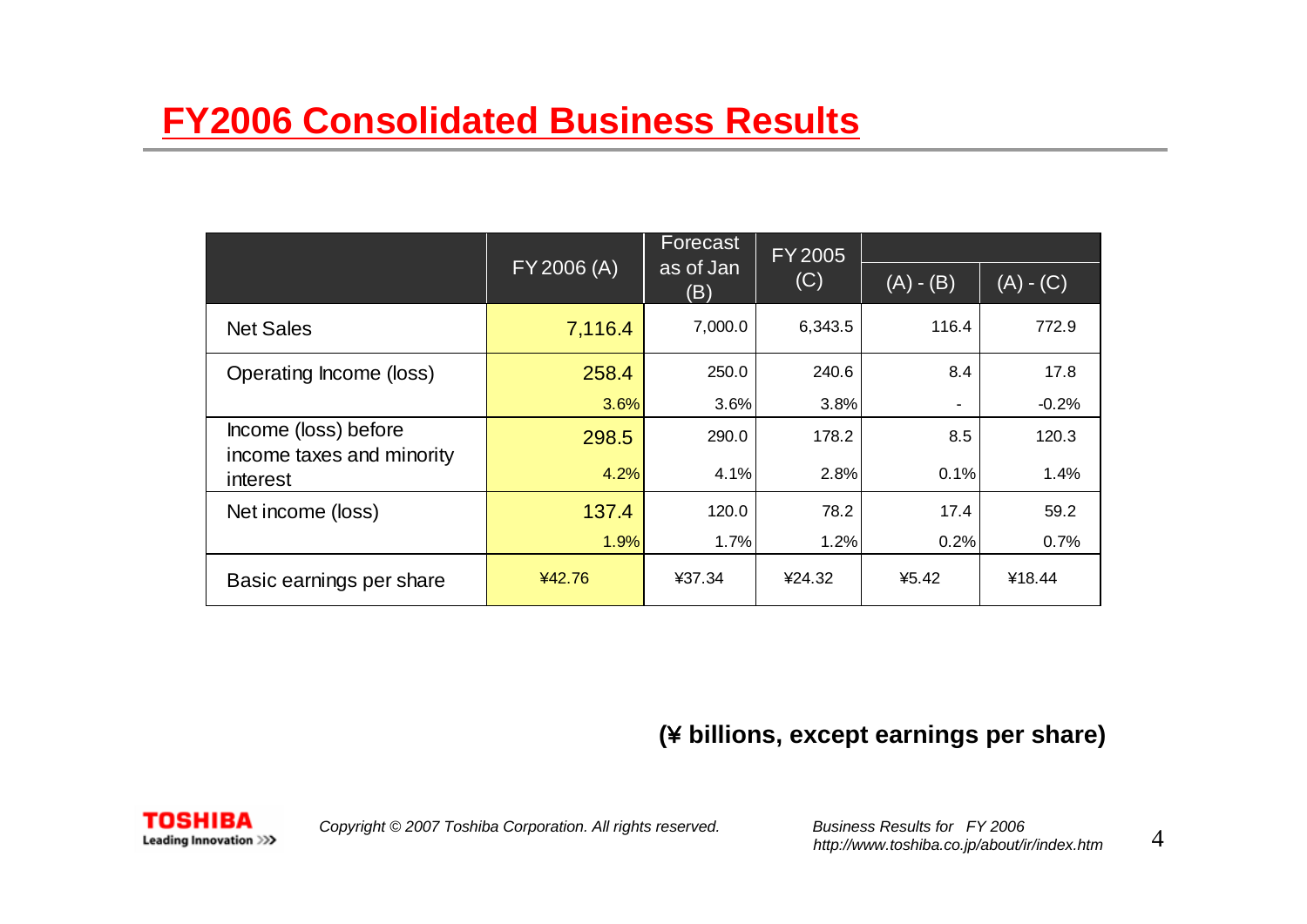### **FY2006 Segment Information (¥ billions)**

| Net sales                 | <b>FY2006 (A)</b> | Forecast as of<br>Jan $(B)$ | FY2005 (C)    | $(A) - (B)$       | $(A) - (C)$       |
|---------------------------|-------------------|-----------------------------|---------------|-------------------|-------------------|
| <b>Digital Products</b>   | 2,805.5           | 2,780.0                     | 2,536.5       | 25.5              | 269.0             |
| <b>Electronic Devices</b> | 1,657.3           | 1,590.0                     | 1,388.1       | 67.3              | 269.2             |
| Social Infrastructure     | 2,067.7           | 2,080.0                     | 1,882.3       | $-12.3$           | 185.4             |
| Home Appliances           | 748.9             | 740.0                       | 687.5         | 8.9               | 61.4              |
| <b>Others</b>             | 391.6             | 380.0                       | 379.8         | 11.6              | 11.8              |
| Total                     | 7,116.4           | 7,000.0                     | 6,343.5       | 116.4             | 772.9             |
| Operating income (loss)   | FY2006 (A)        | Forecast as of<br>Jan $(B)$ | FY2005 (C)    | $(A) - (B)$       | $(A) - (C)$       |
| <b>Digital Products</b>   | 15.8<br>0.6%      | 15.0<br>0.5%                | 20.9<br>0.8%  | 0.8<br>0.1%       | $-5.1$<br>$-0.2%$ |
| <b>Electronic Devices</b> | 119.7<br>7.2%     | 115.0<br>7.2%               | 123.3<br>8.9% | 4.7               | $-3.6$<br>$-1.7%$ |
| Social Infrastructure     | 96.8<br>4.7%      | 95.0<br>4.6%                | 76.5<br>4.1%  | 1.8<br>0.1%       | 20.3<br>0.6%      |
| Home Appliances           | 9.7<br>1.3%       | 10.0<br>1.4%                | 2.7<br>0.4%   | $-0.3$<br>$-0.1%$ | 7.0<br>0.9%       |
| <b>Others</b>             | 18.7<br>4.8%      | 15.0<br>3.9%                | 18.0<br>4.7%  | 3.7<br>0.9%       | 0.7<br>0.1%       |
| Total                     | 258.4<br>3.6%     | 250.0<br>3.6%               | 240.6<br>3.8% | 8.4               | 17.8<br>$-0.2%$   |

Leading Innovation >>>

*Copyright © 2007 Toshiba Corporation. All rights reserved. Business Results for FY 2006*

*http://www.toshiba.co.jp/about/ir/index.htm*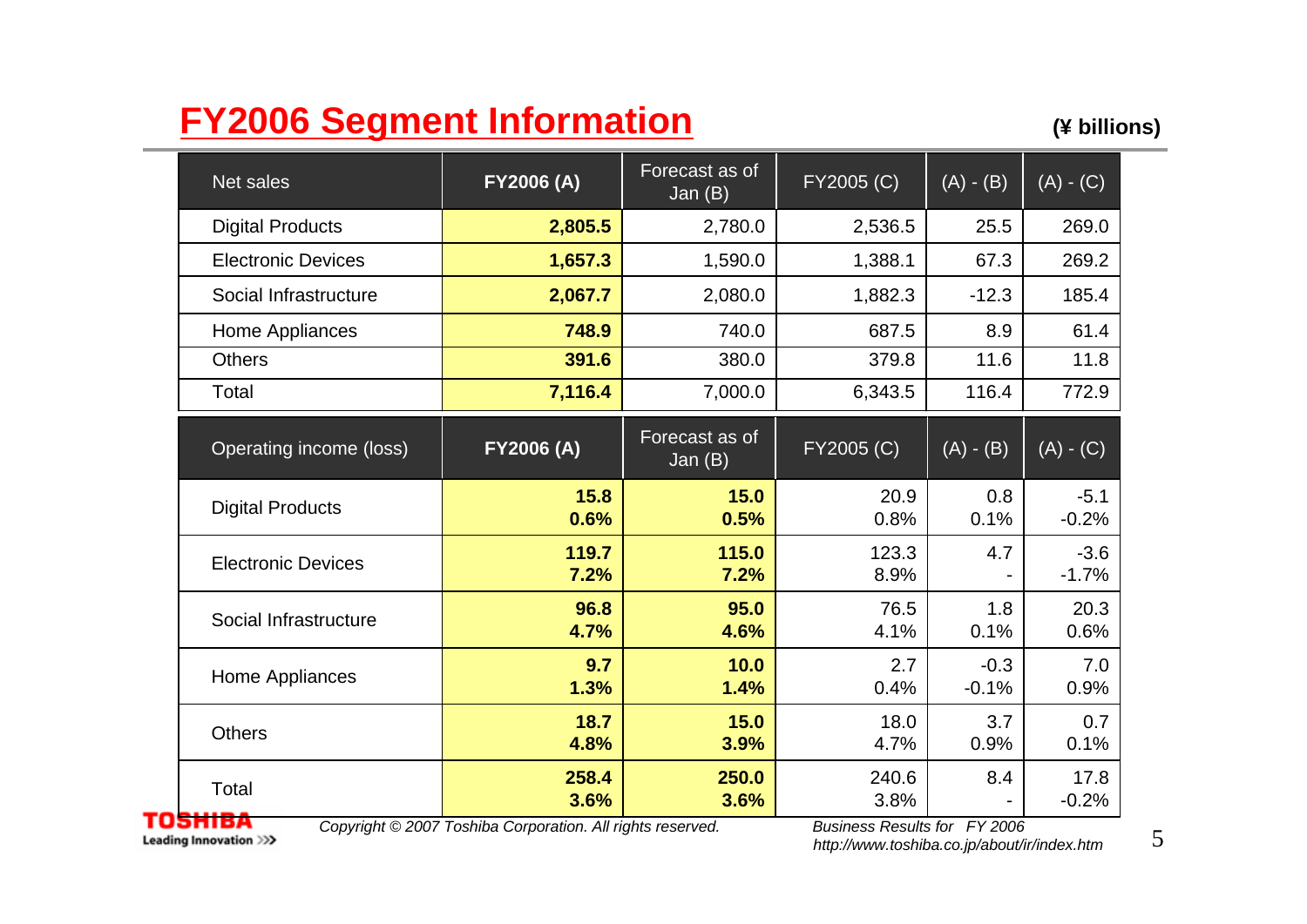### **Operating Income (Loss), FY 2005 and FY2006**





*Copyright © 2007 Toshiba Corporation. All rights reserved. Business Results for FY 2006*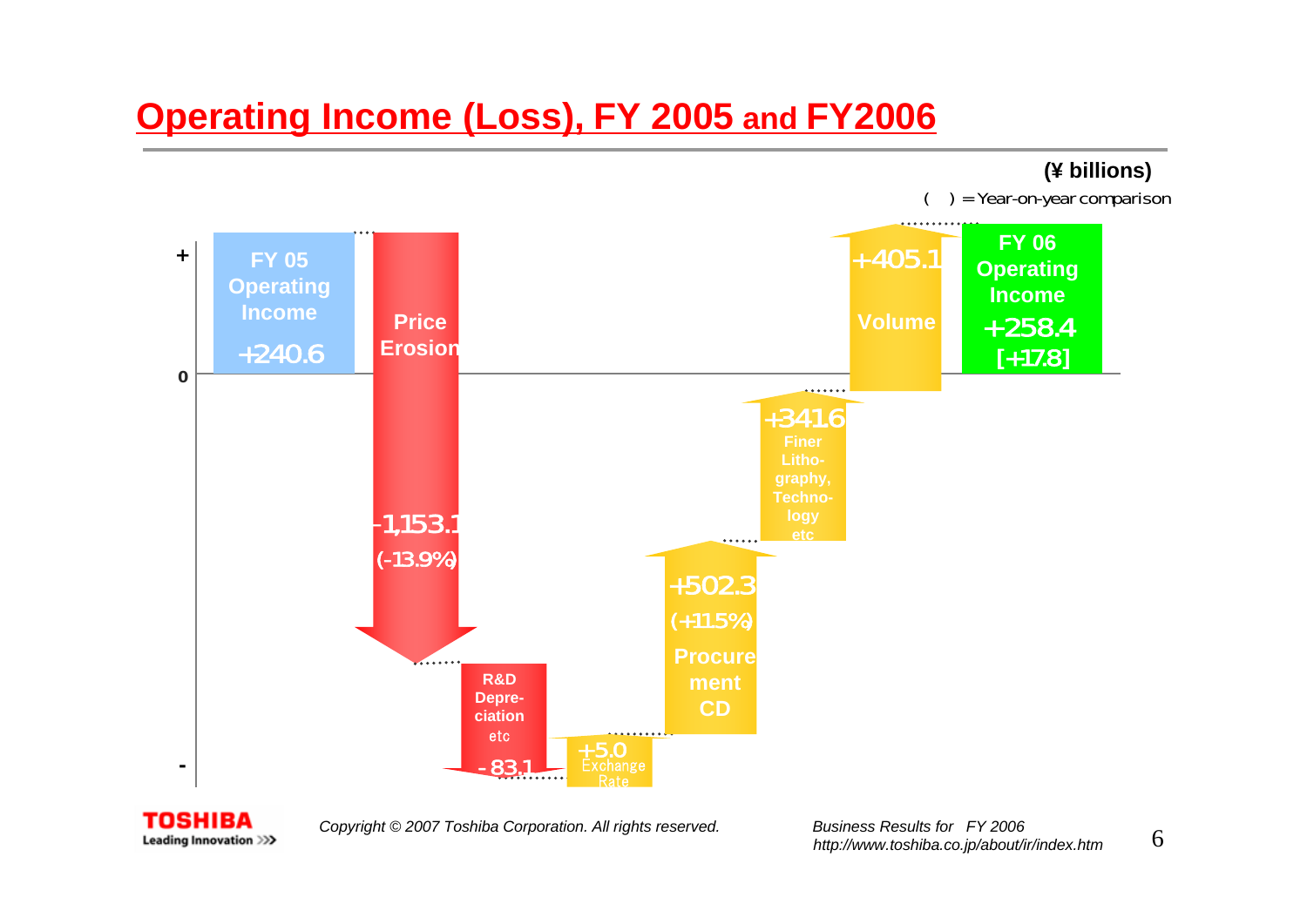### **FY2006 Results - Overview**

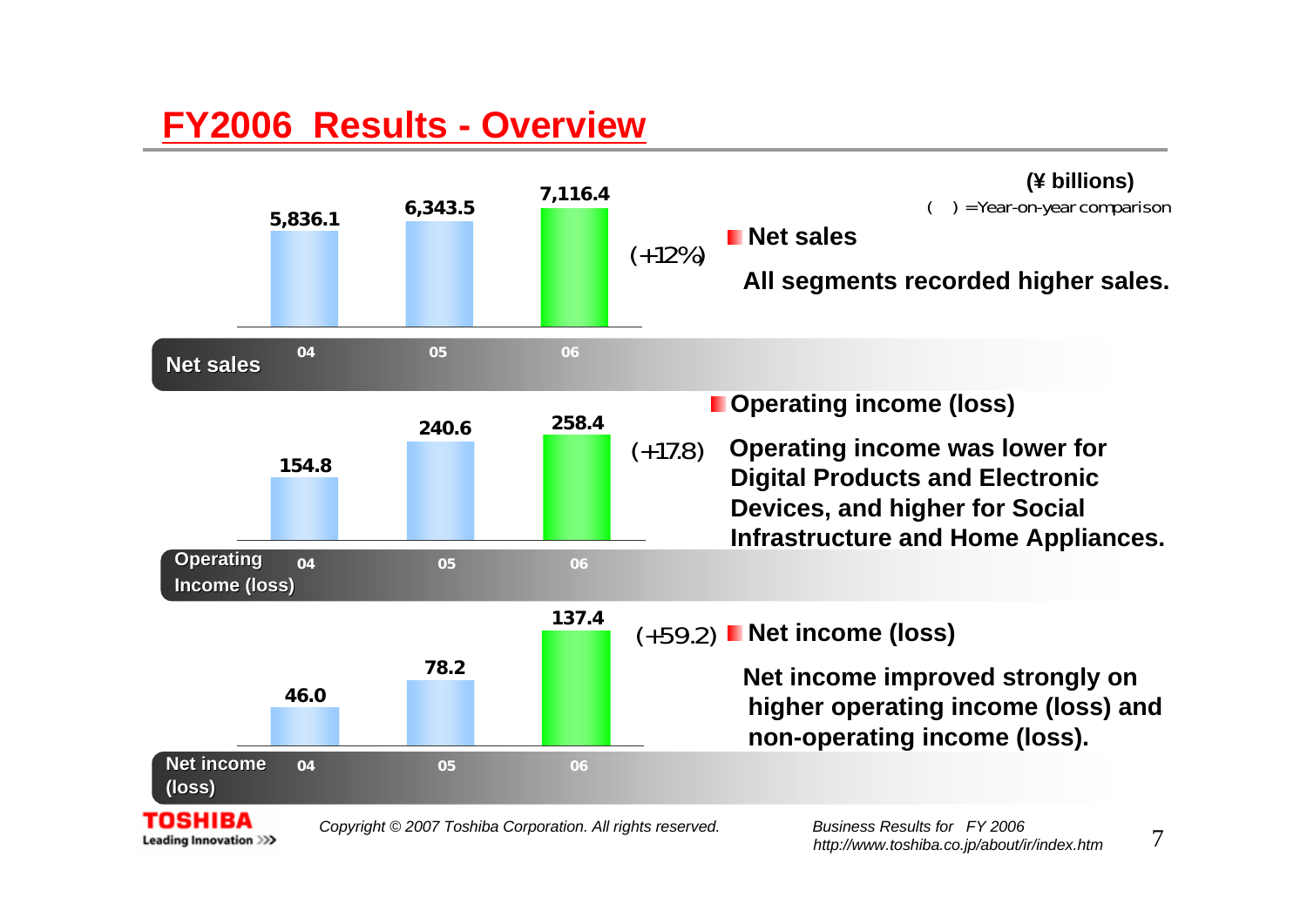### **Digital Products FY 2006**

#### **(¥ billions)**

( ) = Year-on-year comparison



**Strong performances and growth in the TV and PC businesses in overseas markets generated higher sales.**

**While the PC business improved significantly, decrease in operating income in the Mobile Phone and HDD businesses combined to lower operating income.**



*Copyright © 2007 Toshiba Corporation. All rights reserved. Business Results for FY 2006*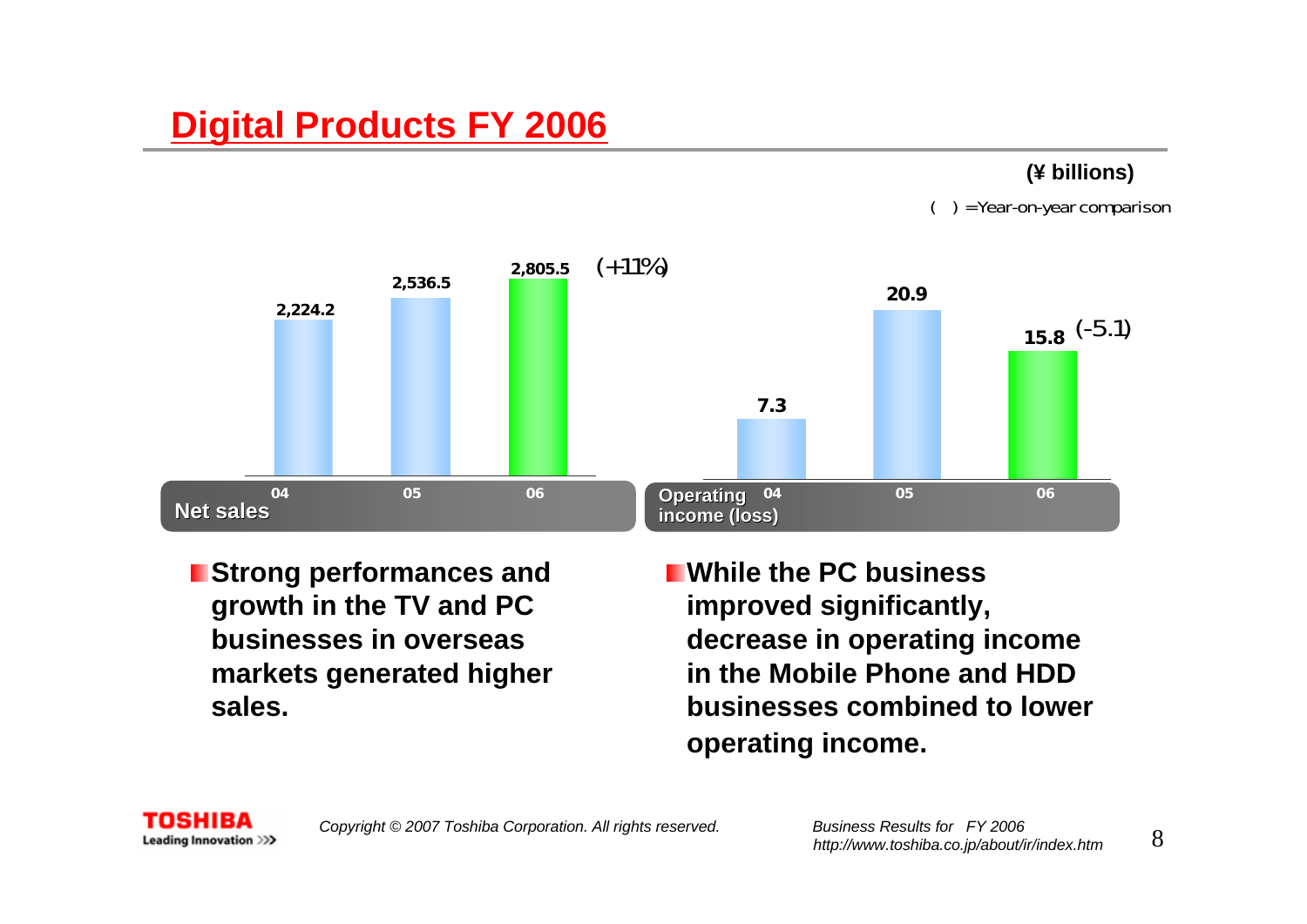### **PC Business FY 2006**

**(¥ billions)** ( ) = Year-on-year comparison



**Sales increased on unit sales growth, especially in overseas markets.**

**Although in the red in the first half, a strong second half improvement generated in increase in full year operating income.** 

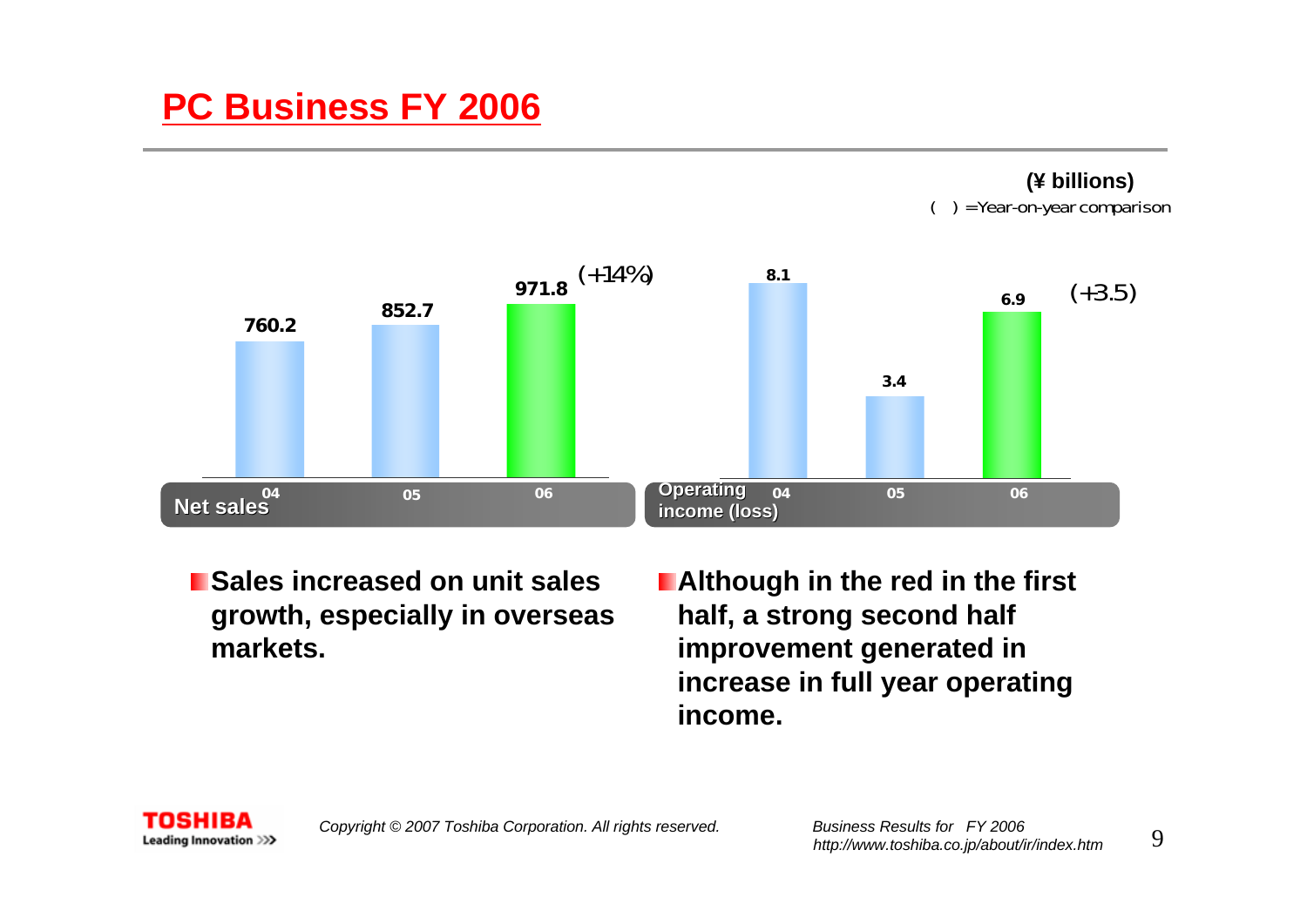### **Electronic Devices FY 2006**

#### **(¥ billions)**

( ) = Year-on-year comparison



**Extrong performances in the semiconductor business, especially in Memories, and in the LCD business, contributed to increased sales.**

 $\blacksquare$  **Although LCDs performed well, price declines in Memories resulted in lower operating income.** 

SHIRA Leading Innovation >>>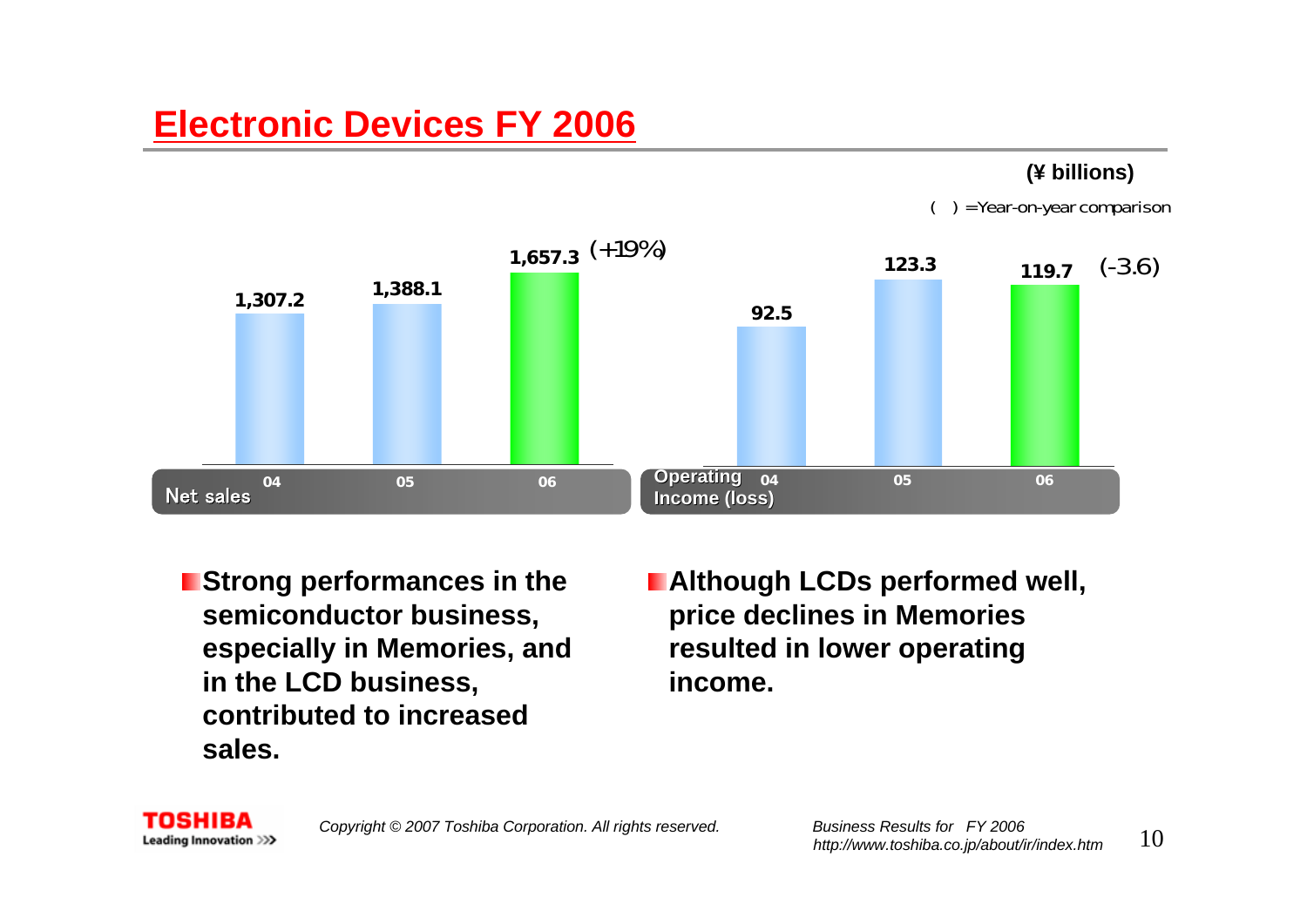### **Semiconductor Business FY 2006**

#### **(¥ billions)**

( ) = Year-on-year comparison



**Strong performance in all businesses saw increased sales in System LSIs, Discretes and, especially, Memories.**

**Although Memory price declines impacted on the business, overall profit and operating income were comparable with the previous year.**

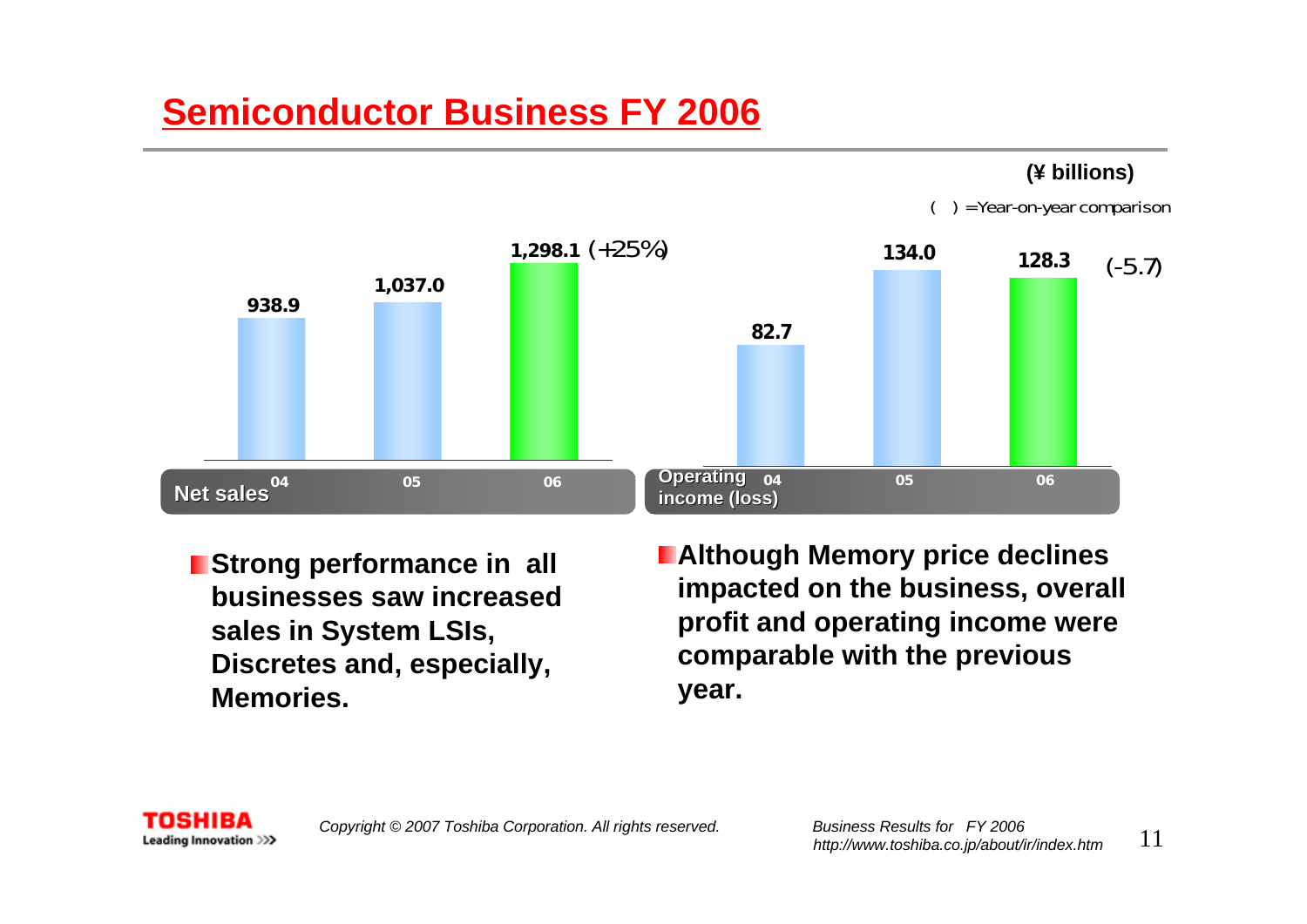#### **(¥ billions)**

### **Quarterly Trend in Operating Income**



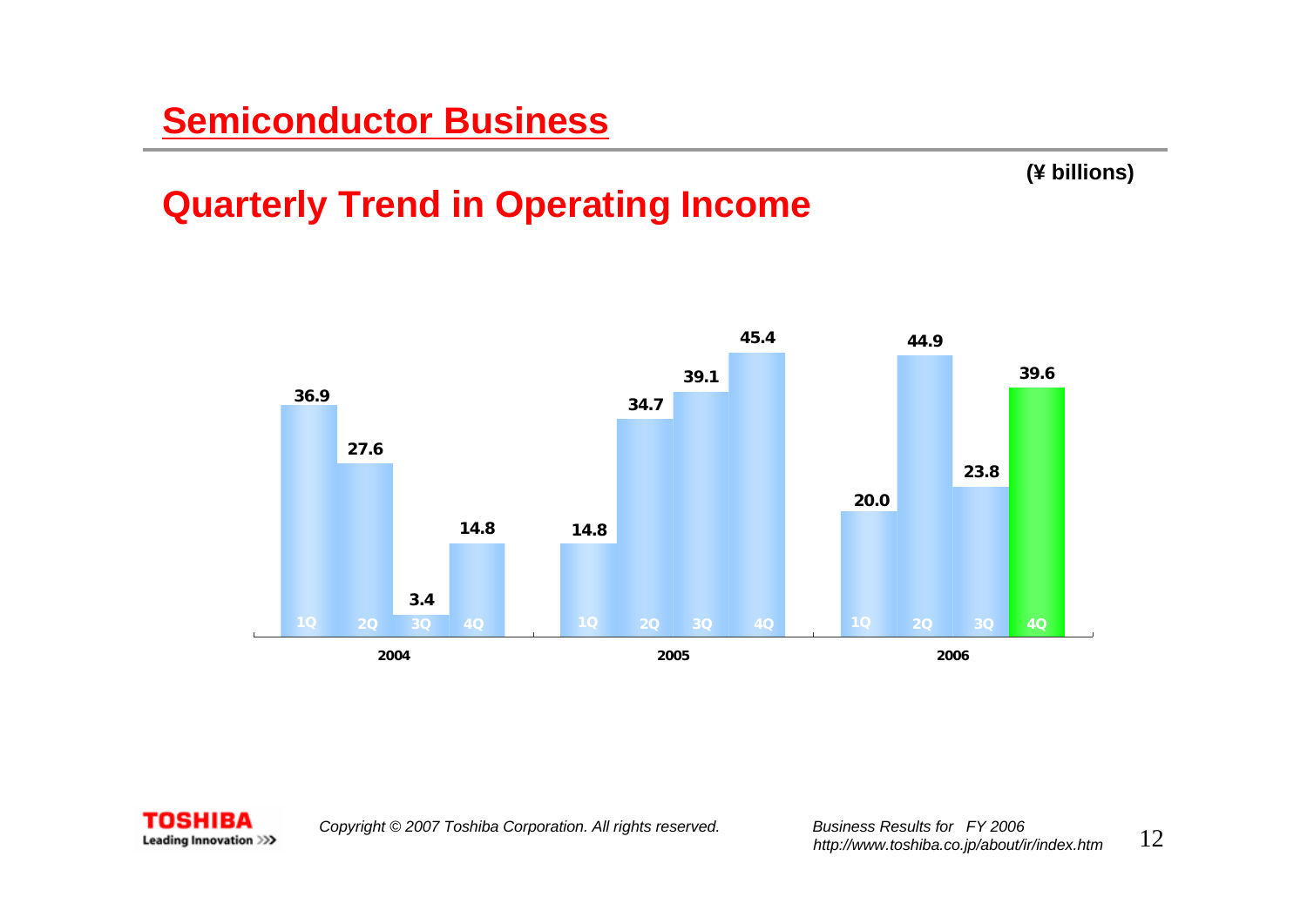### **LCD Business FY 2006**

#### **(¥ billions)**

( ) = Year-on-year comparison



**Example 3 In Sales of LCDs for mobile devices grew, especially in overseas markets.**

**I** Improvements in cost and the **shift to high value-added products generated higher profit.**

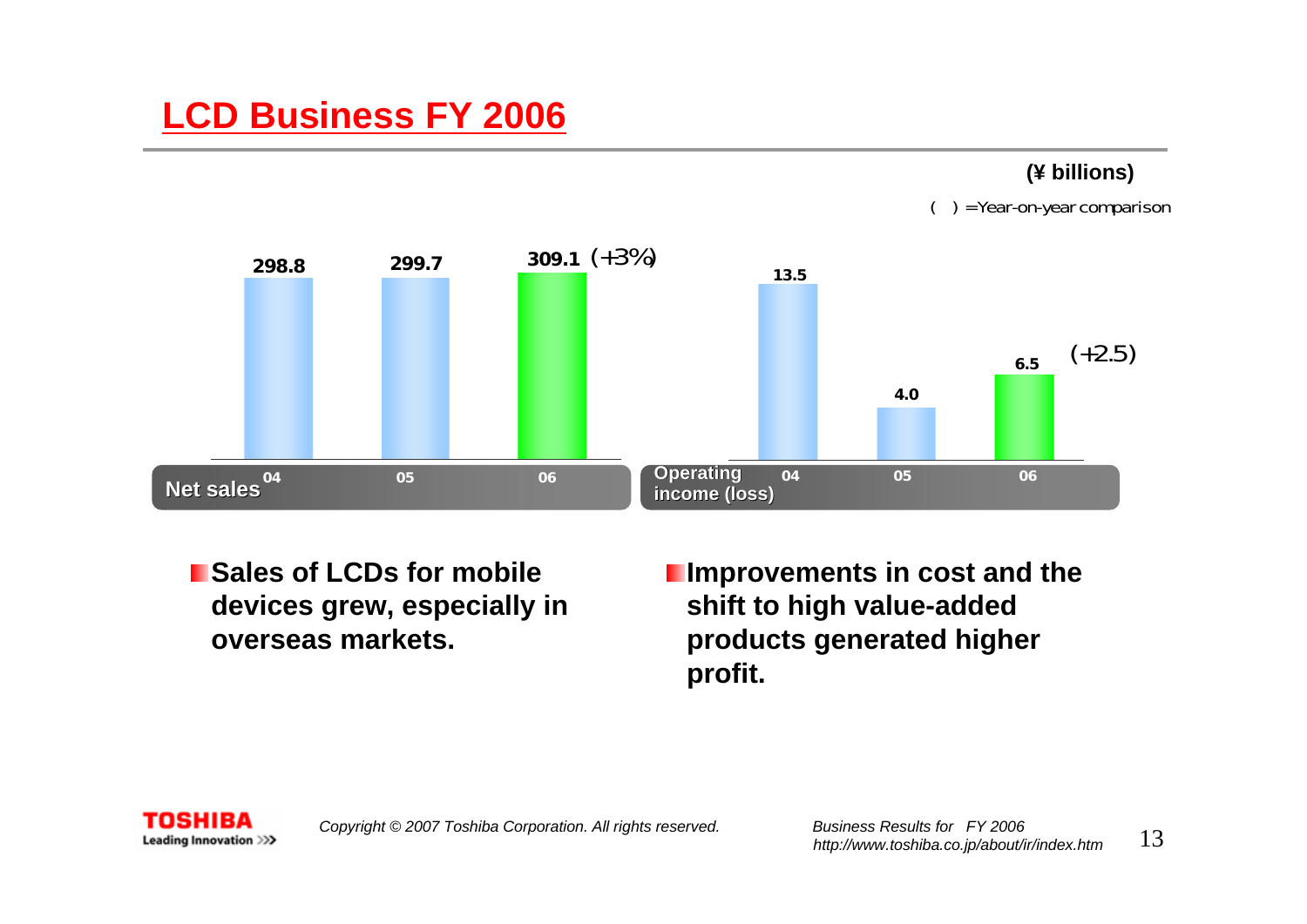### **Social Infrastructure FY 2006**

#### **(¥ billions)**

( ) = Year-on-year comparison



- **E** Strong performances in Social **Infrastructure Systems and Medical Systems, and the acquisition of Westinghouse, contributed to increase sales.**
- **Strong performances in Power Systems and Medical Systems produced increased operating income.**

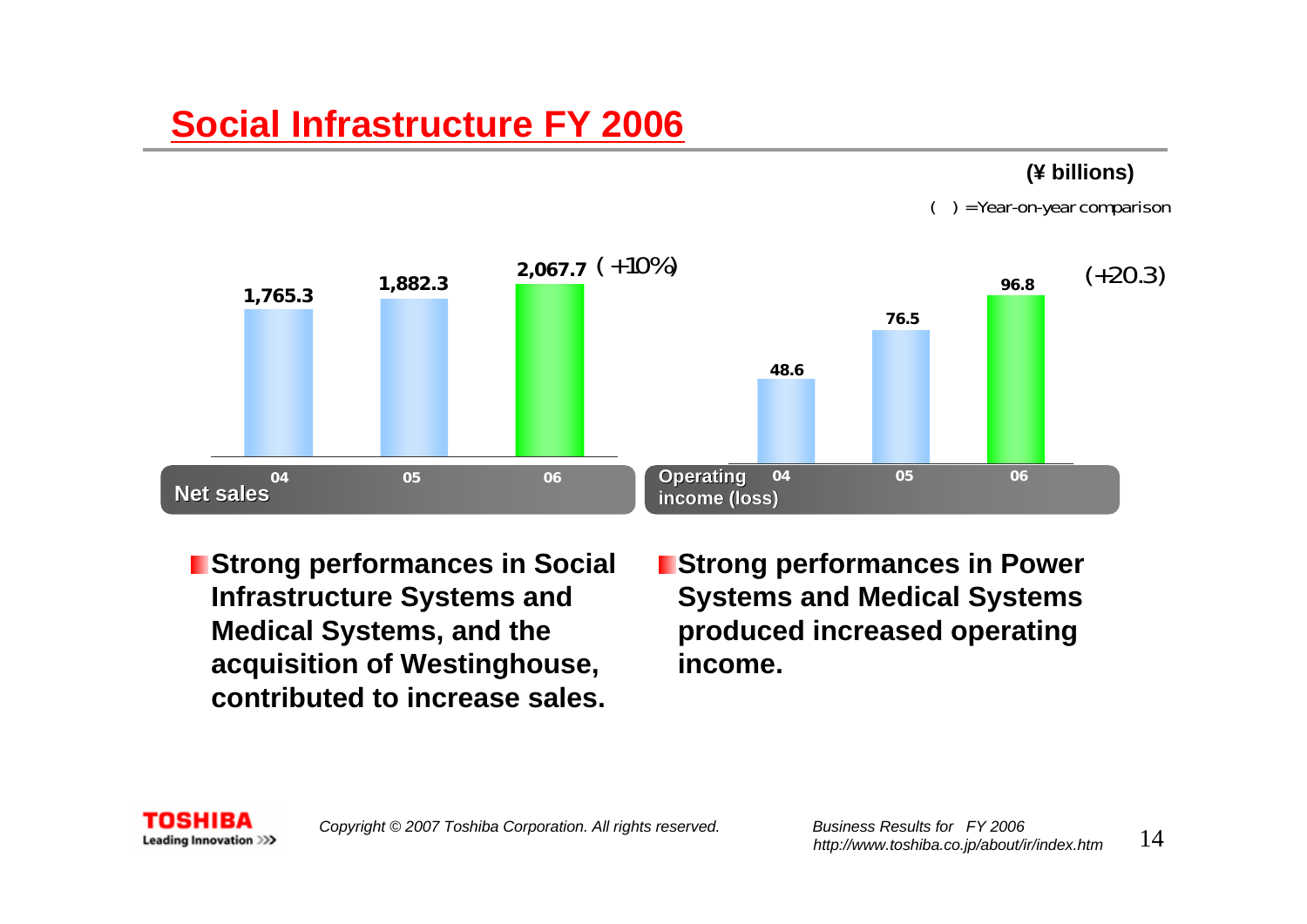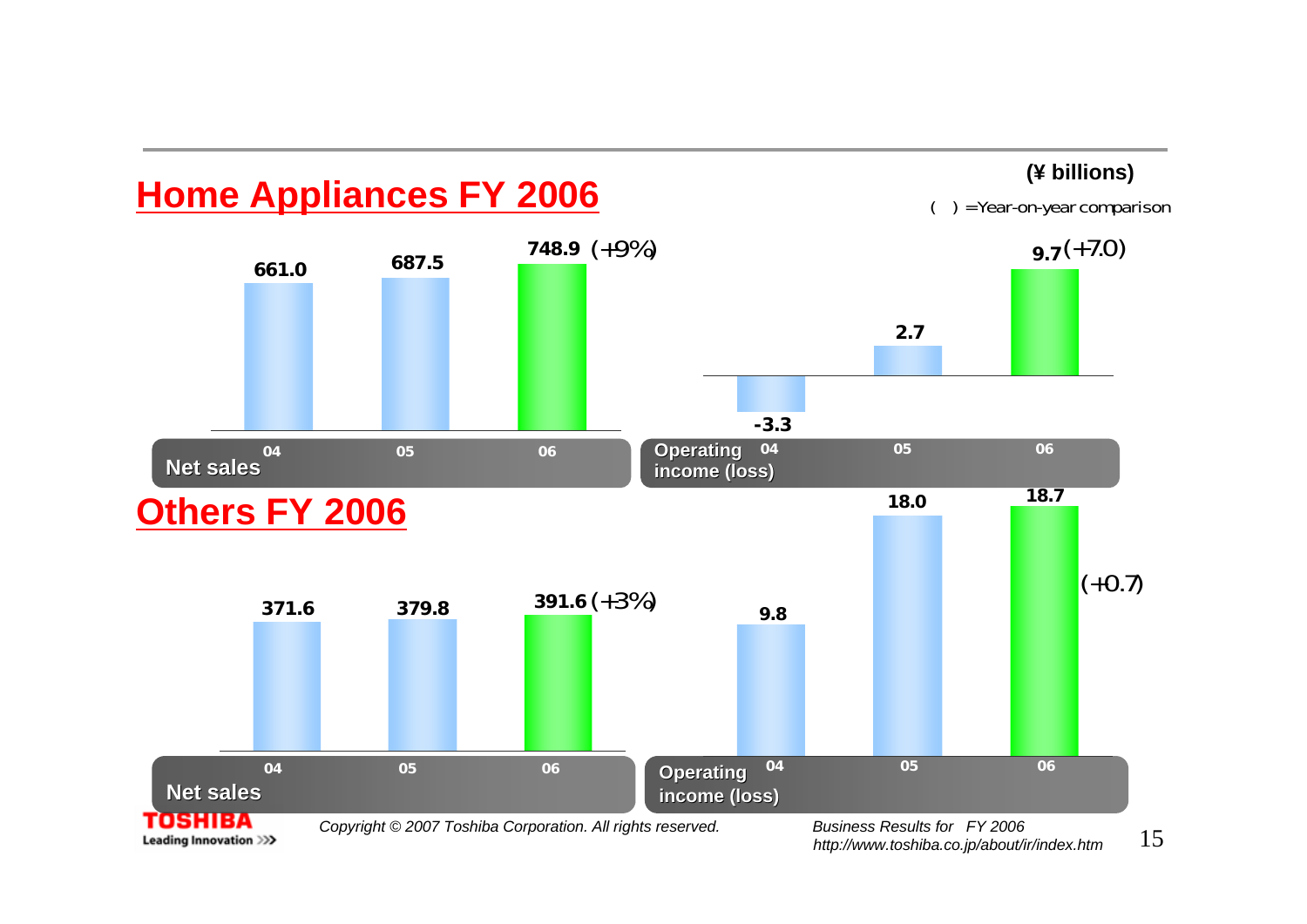### **Non Operating Income and Expenses FY 2006**

**(¥ billions)**

|                                             | <b>FY2006 (A)</b> | <b>FY2005 (B)</b> | $(A)-(B)$ |
|---------------------------------------------|-------------------|-------------------|-----------|
| Gain on sales of securities                 | 62.6              | 4.8               | 57.8      |
| Gain on sales of fixed assets               | 25.1              | $-7.8$            | 32.9      |
| Equity in earnings of affiliates            | 27.9              | $-4.5$            | 32.4      |
| Foreign Exchange Gain                       | 14.6              | $-3.4$            | 18.0      |
| Net Financial Income (loss)                 | $-7.6$            | $-11.1$           | 3.5       |
| <b>Others</b>                               | $-82.5$           | $-40.4$           | $-42.1$   |
| Non operating income and<br>expense (total) | 40.1              | $-62.4$           | 102.5     |

**GE Toshiba Silicones Co., Ltd Transfer Price 40.3 billion yen**

**Toshiba Ceramics Co., Ltd Transfer Price 14.7 billion yen**



*Copyright © 2007 Toshiba Corporation. All rights reserved. Business Results for FY 2006*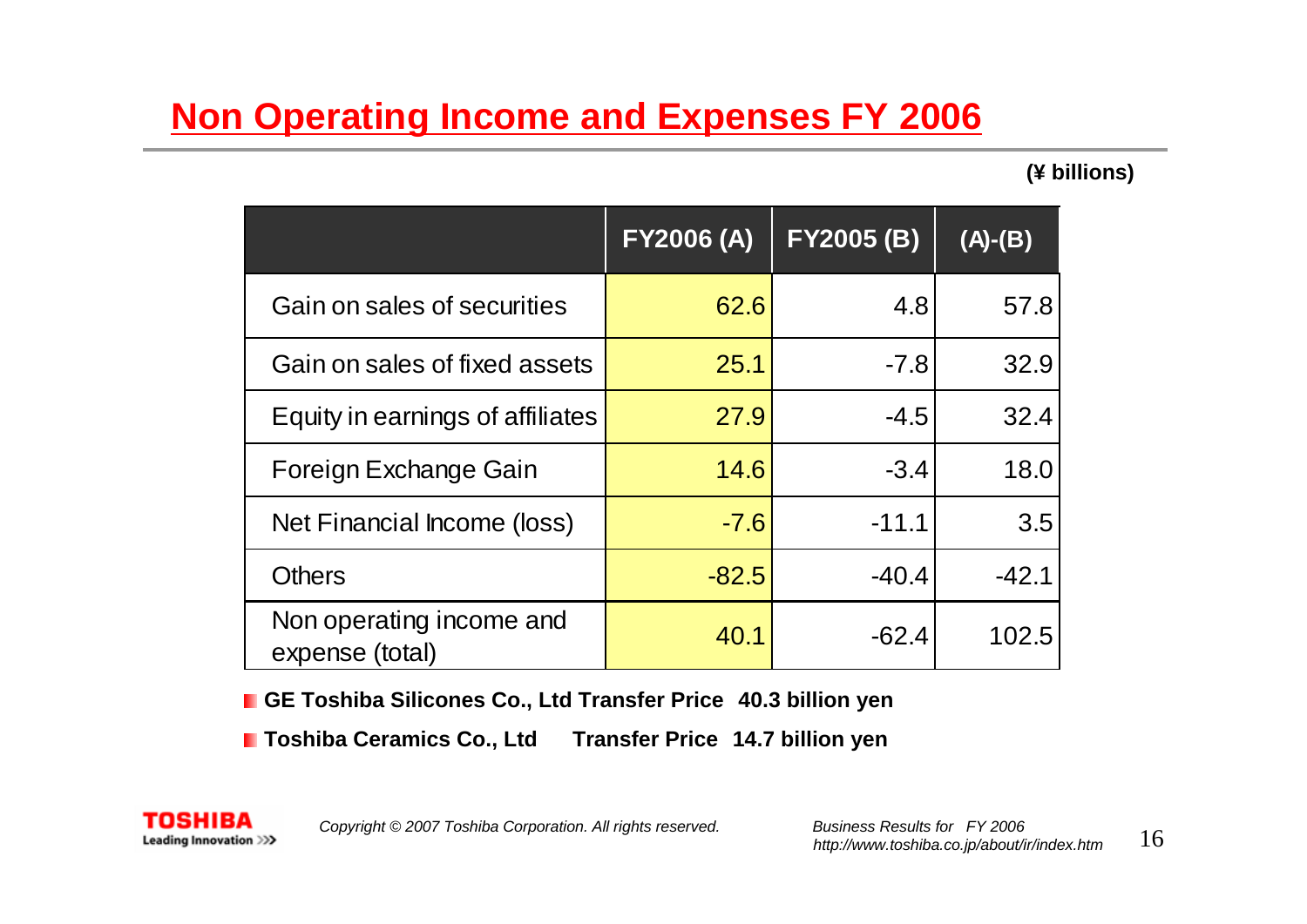### **Cash Flows FY 2006**

**(¥ billions)**





*Copyright © 2007 Toshiba Corporation. All rights reserved. Business Results for FY 2006*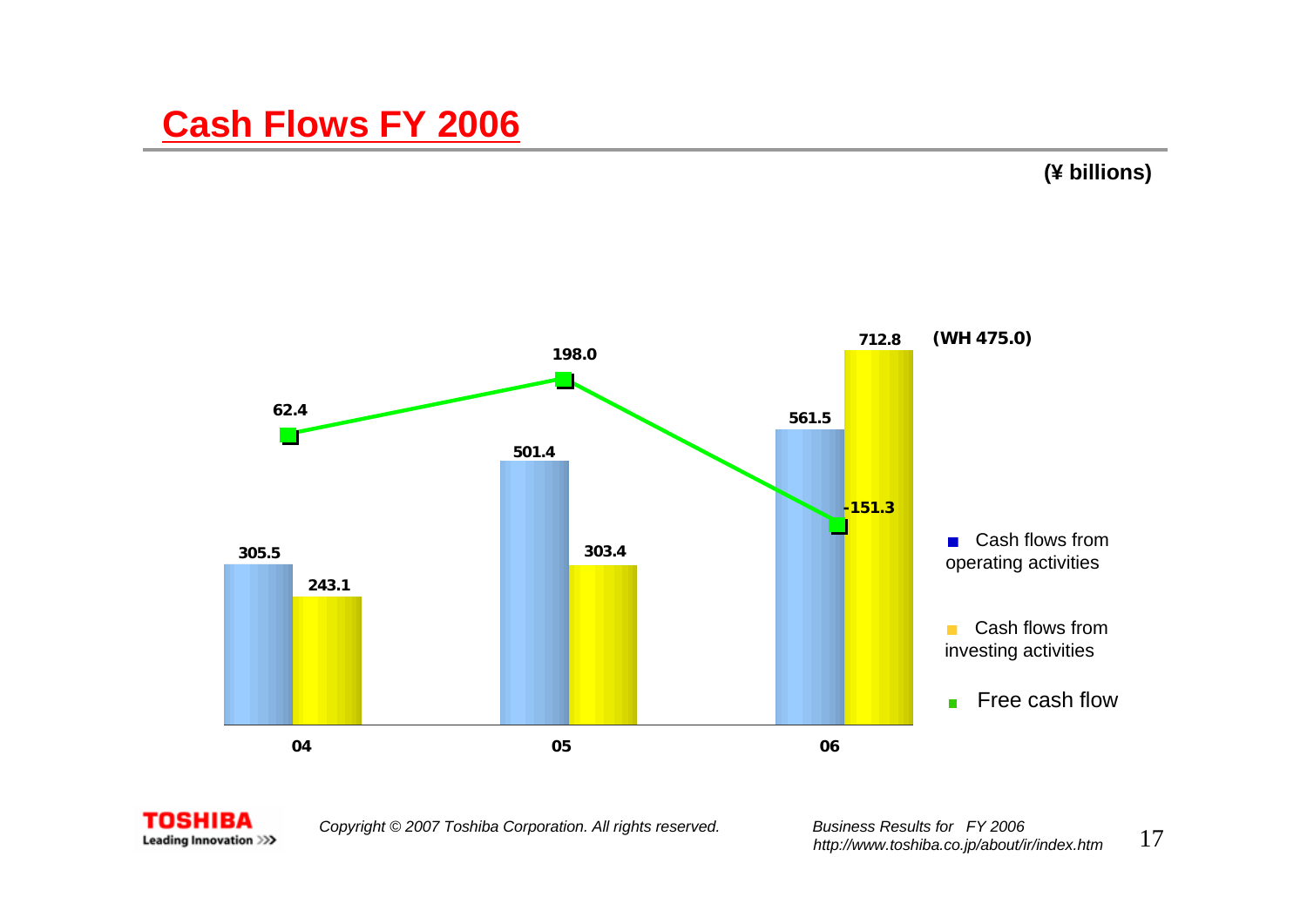#### **(¥ billions)**





*Copyright © 2007 Toshiba Corporation. All rights reserved. Business Results for FY 2006*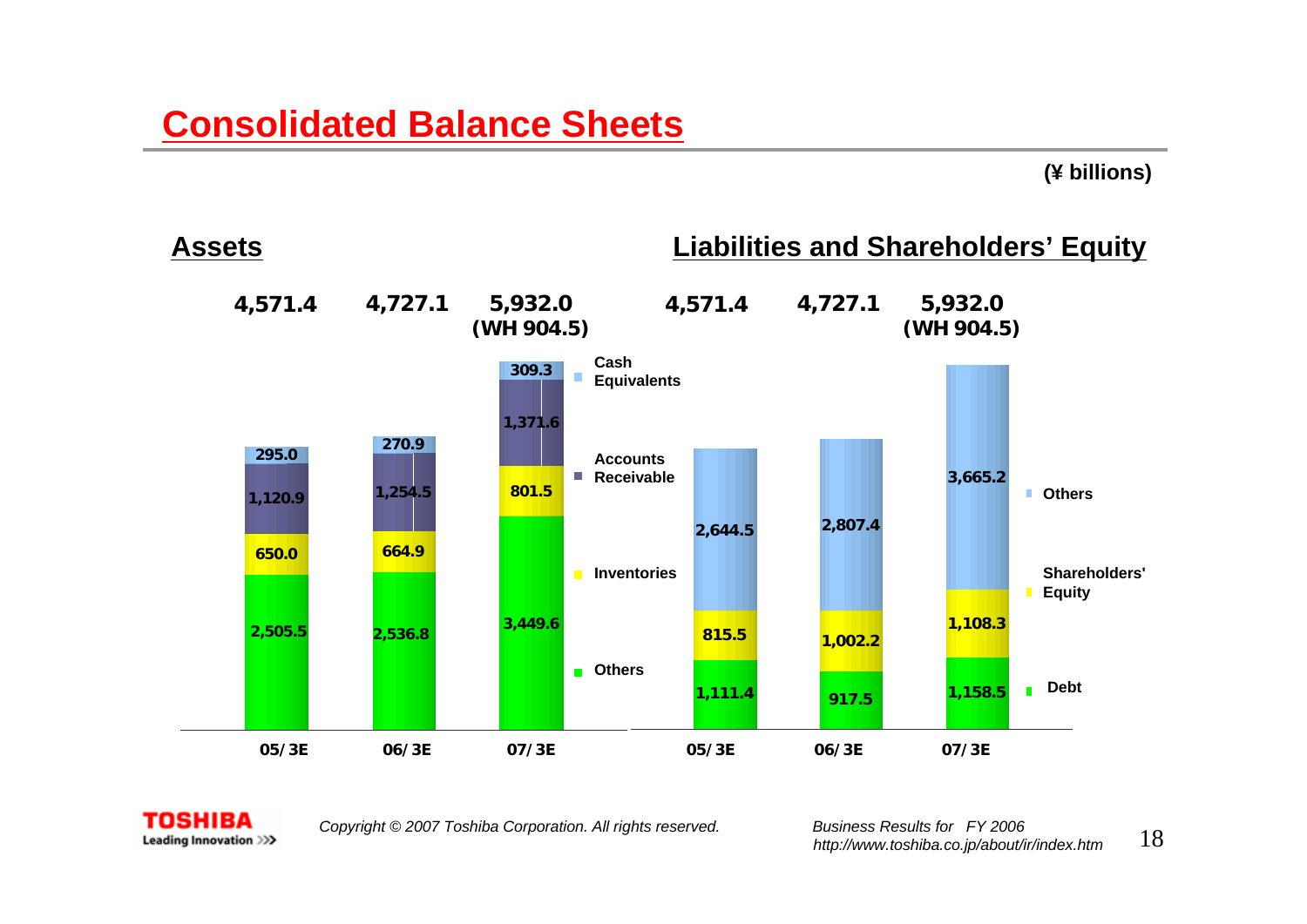**(¥ billions)**





*Copyright © 2007 Toshiba Corporation. All rights reserved. Business Results for FY 2006*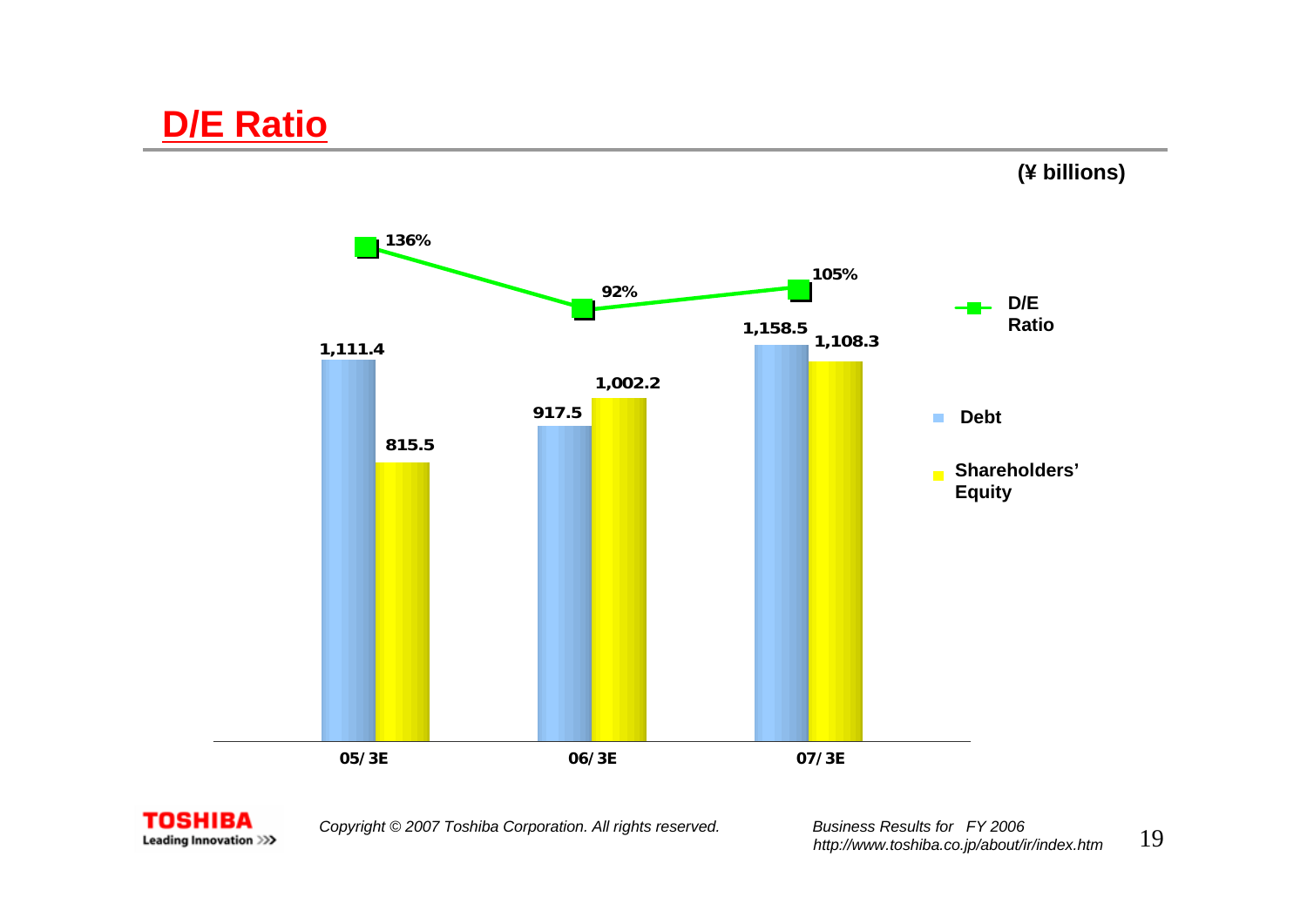### **Consolidated Forecast for FY2007 (Full Year)**

#### **(¥ billions)**

|                                                               | <b>FY2007</b><br>(Forecast)<br>(A) | <b>FY2006</b><br>(B) | $(A) - (B)$        | (A) / (B) |
|---------------------------------------------------------------|------------------------------------|----------------------|--------------------|-----------|
| Net sales                                                     | 7,500.0                            | 7,116.4              | 383.6              | 105%      |
| Operating income<br>(loss)                                    | 260.0<br>3.5%                      | 258.4<br>3.6%        | 1.6<br>$-0.1%$     |           |
| Income (loss) before<br>income taxes and<br>minority interest | 240.0<br>3.2%                      | 298.5<br>4.2%        | $-58.5$<br>$-1.0%$ |           |
| Net income (loss)                                             | 120.0<br>1.6%                      | 137.4<br>1.9%        | $-17.4$<br>$-0.3%$ |           |

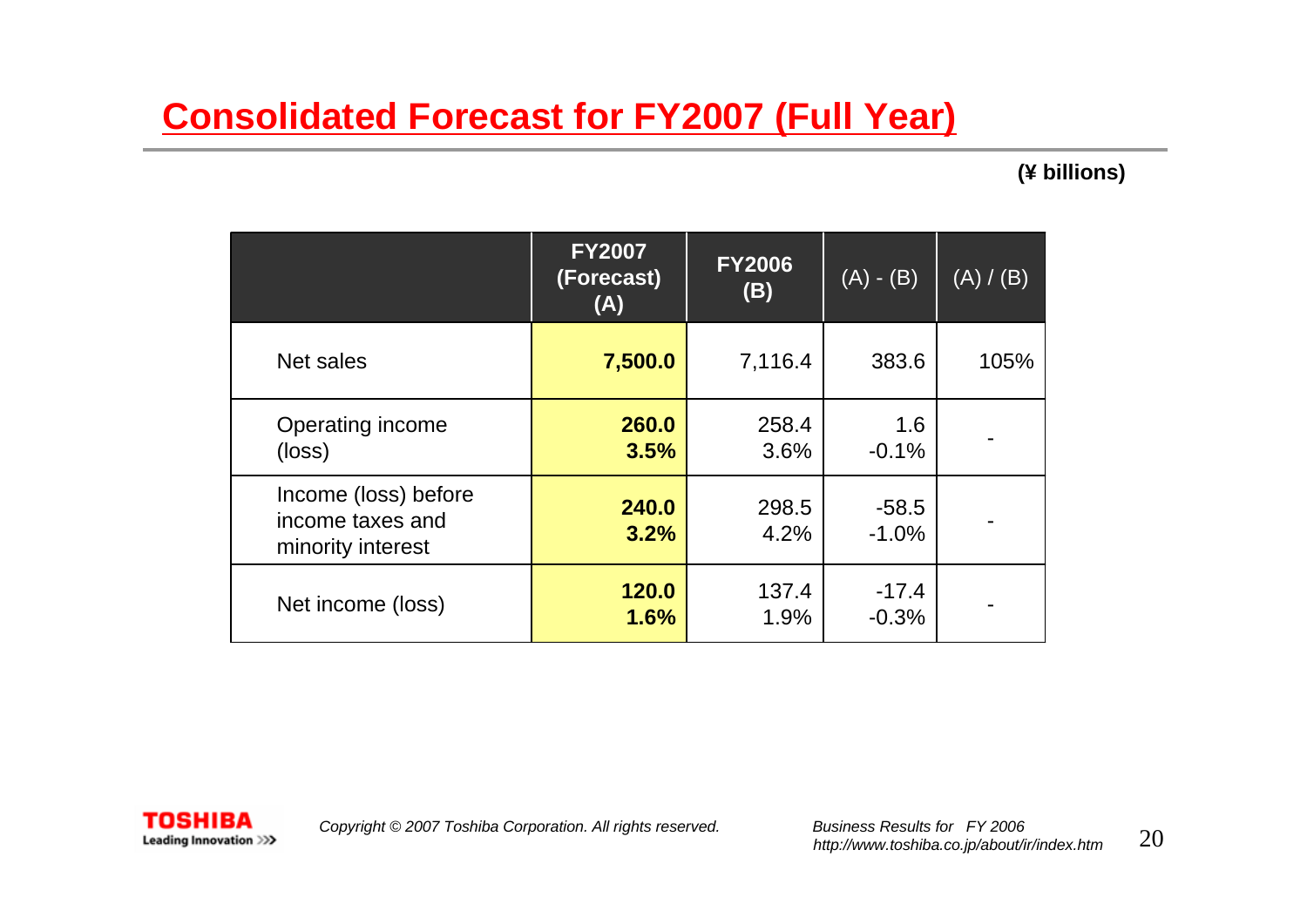### **FY2007 Segment Information (Full Year) (¥ billions)**

| Net sales                 | <b>FY2007 (A)</b> | FY2006 (B)    | $(A) - (B)$       | (A) / (B) |
|---------------------------|-------------------|---------------|-------------------|-----------|
| <b>Digital Products</b>   | 2,970.0           | 2,805.5       | 164.5             | 106%      |
| <b>Electronic Devices</b> | 1,750.0           | 1,657.3       | 92.7              | 106%      |
| Social Infrastructure     | 2,240.0           | 2,067.7       | 172.3             | 108%      |
| Home Appliances           | 770.0             | 748.9         | 21.1              | 103%      |
| <b>Others</b>             | 380.0             | 391.6         | $-11.6$           | 97%       |
| Total                     | 7,500.0           | 7,116.4       | 383.6             | 105%      |
| Operating income (loss)   | FY2007 (A)        | FY2006 (B)    | $(A) - (B)$       | (A)/ (B)  |
| <b>Digital Products</b>   | 35.0<br>1.2%      | 15.8<br>0.6%  | 19.2<br>0.6%      | 222%      |
| <b>Electronic Devices</b> | 115.0<br>6.6%     | 119.7<br>7.2% | $-4.7$<br>$-0.6%$ | 96%       |
| Social Infrastructure     | 90.0<br>4.0%      | 96.8<br>4.7%  | $-6.8$<br>$-0.7%$ | 93%       |
| Home Appliances           | 11.0<br>1.4%      | 9.7<br>1.3%   | 1.3<br>0.1%       | 114%      |
| <b>Others</b>             | 11.0<br>2.9%      | 18.7<br>4.8%  | $-7.7$<br>$-1.9%$ | 59%       |
| Total                     | 260.0<br>3.5%     | 258.4<br>3.6% | 1.6<br>$-0.1%$    | 101%      |

**TOSHIBA** Leading Innovation >>>

*Copyright © 2007 Toshiba Corporation. All rights reserved. Business Results for FY 2006*